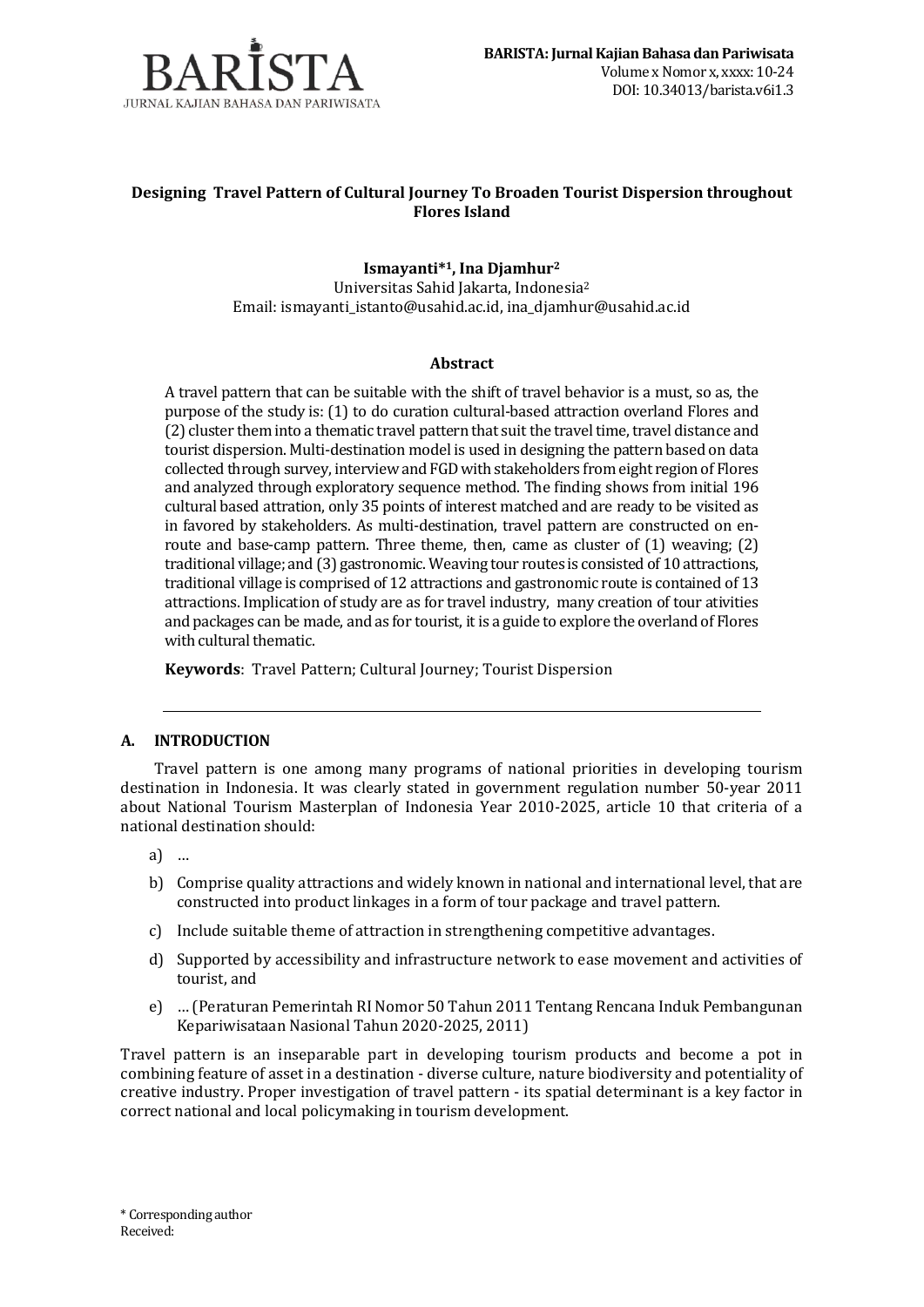As pandemic of Covid-19 occurred, travel is influenced, global arrivals are declined and a shift in tourism trend is happened in such:

- 1. A change in tourist interest, from massive tourism to niche tourism, from group tour to inclusive induvial with consideration of health protocol in new normal era.
- 2. A demand of sustainable tourism, a need to obtain quality tourism and tourist prefers to be a loyal customer for a destination, rather than being first-user.(Mach & Ponting, 2021).
- 3. Personalization of travel needs, where tourists want a tailor-travel plan, request challenging locality of attraction, and ask for a surprising element of destination to enrich their experience (Li et al., 2020a).
- 4. Demand for a new experience. Tourist seeks alternative tourism related to the principle of value for money, transform into excellence experience (Matiza, 2020).
- 5. Demand for tourist involvement in activities particularly special interest activities. The authentic destination is currently searched.

Furthermore, lack of research about tourist's travel patterns is reflected in the literature, which only includes references on transportation studies, usually very selective terms of passenger movement (e.g. traffic management) (Bartosiewicz & Pielesiak, 2019). Other research has related travel patterns to tourist satisfaction and tourist behavior (Li et al., 2020b). Most studies focused on the geographical functionality of destination based on destination travel pattern for geographical consumption particularly regarding attraction and services (Paulino et al., 2021; Peterson et al., 2020). Thus, this study aimed to enrich the topic of travel patterns from a tourism supply perspective by investigating the spatial relationship of attraction and thematic journey based upon tourist visitation patterns. The purpose of this research was to do curation various points of interest and connect those into thematic travel patterns with best fit to travel time, distance dan widely dispersion of visitor throughout Flores Island.

 The study of travel patterns is combining the purpose of visit, the order to visited destination, and the reason for the trip decision (Vu et al., 2020) than modeling multi-destination travel is a challenge. Many researchers presented various multi-destination models to show the spatial pattern of tourist flows in a destination (Flognfeldt, 2005; Lew & McKercher, 2006).



Figure 1. Spatial Pattern of Travel Source: Adapted from (Chancellor, 2012; Kang, 2016; Lue et al., 1993)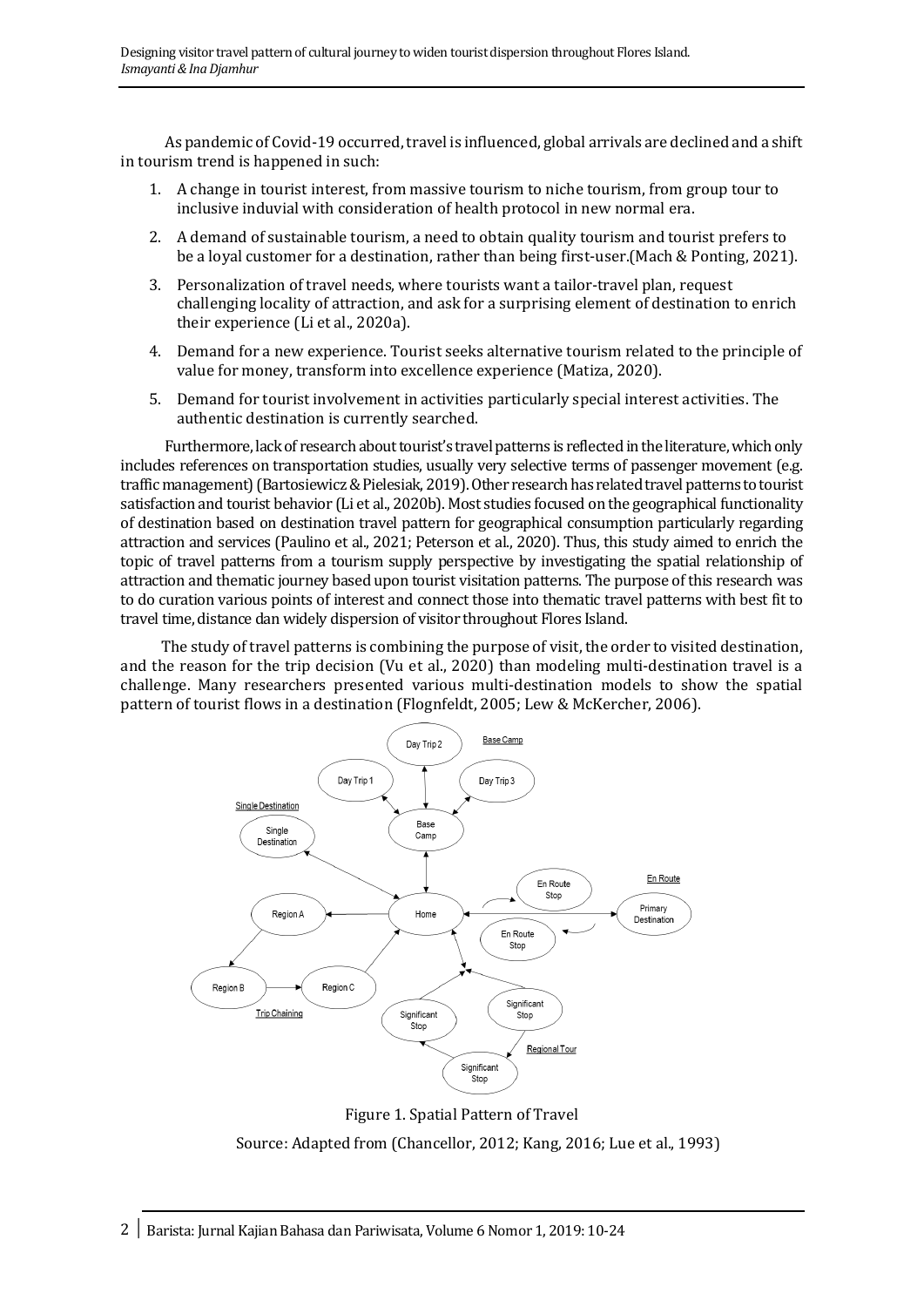One model is presented in the five patterns of recreation travel pattern that consists of (1) single destination is where tourist travel only to a destination; (2) base-camp is when tourist stays in the main destination during holiday and make it as a base camp to explore surrounding attractions as a day trip; (3) en route involve tourist visiting several attractions which are en-route to and from the main destination; (4) regional tour is when tourist travel within a region; and (5) trip chaining is when the tourist has several main destinations from different regions (Chancellor, 2012; Kang, 2016; Lue et al., 1993). Tourist tend to visit multi-destination during a trip and considering this travel perspective can provide better insight for planning tourist destination area as well as tourist actual spatial behavior during traveling (Popp & McCole, 2016).

### **B. RESEARCH METHOD**

This study has been carried out in Flores Island in East Nusa Tenggara, a choice that is justified for reasons. First, the island consists of eight regions: (1) West Manggarai, (2) Manggarai, (3) East Manggarai, (4) Ngada, (5) Nagekeo, (6) Ende, (7) Sikka, and (8) East Flores but the development is highly concentrated in Labuan Bajo West Manggarai as it is soon to be a premium destination in Indonesia. Second, the overland of Flores has farther attractions that likely to be visited to distribute the movement of tourist and brings benefits to other regions, yet not been considered, thus, there is a significant need to create linkage between attractions in form of travel pattern. As seen in figure 2, the number of international visitors to West Manggarai is the highest whereas the highest number of attractions is owned by East Flores. There was a big gap between visitor numbers in West Manggarai compared to other regions. It is meant that the distribution of tourists has not prevalent throughout Flores Island while the potential attractions have not yet been revealed particularly in East Flores.



Figure 2. Number of International Visitor vs. Number of Attraction in Eight Region in Flores Island Source: Adaptation from (Statistic of Nusa Tenggara Timur Province, 2020)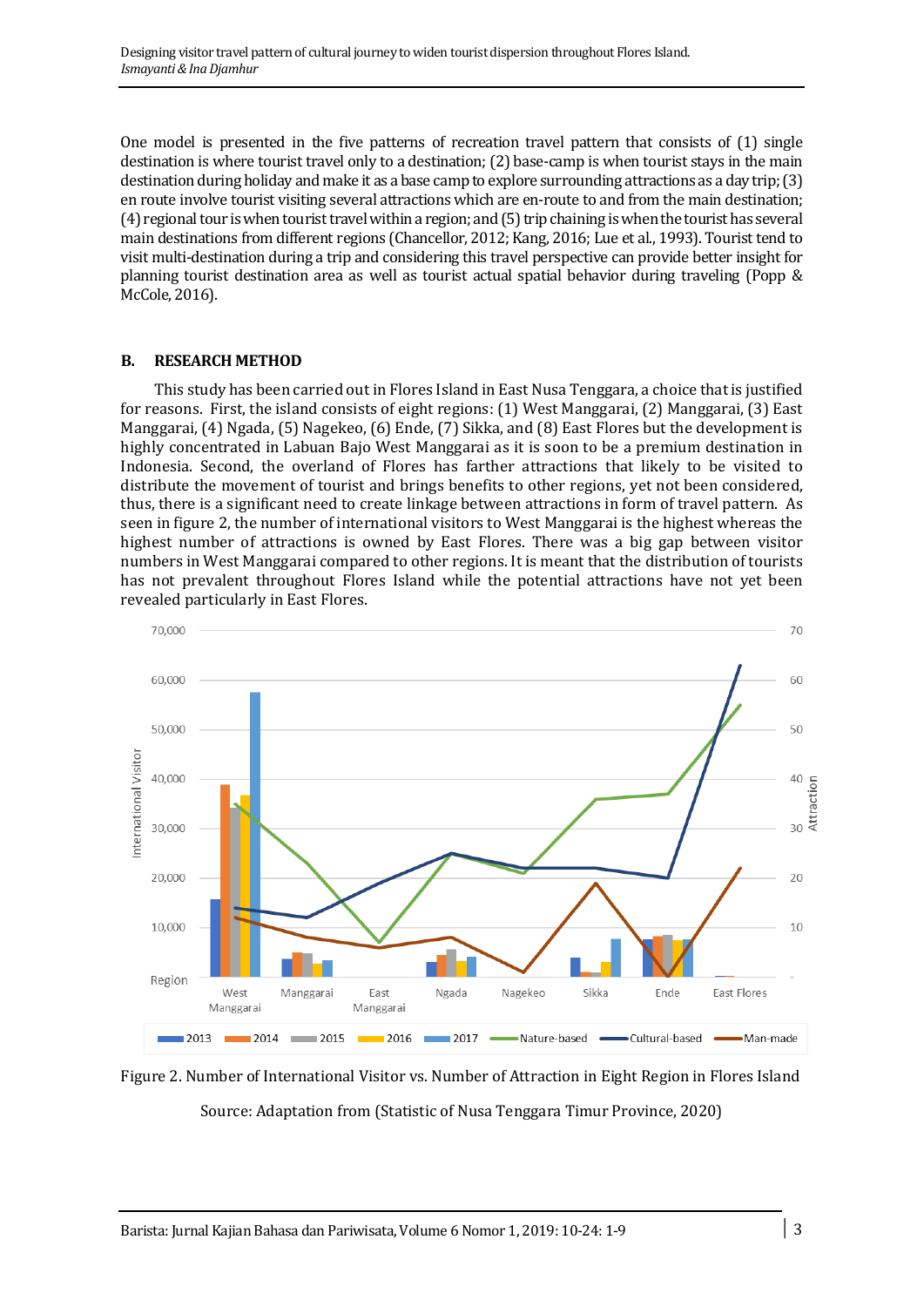The necessary data for the application of this study has been obtained from the Regional Tourism Offices and Statistic Bureau of East Nusa Tenggara. Among the information provided, this study considers two variables: number of international tourist arrival and list of attractions. These variables will make it possible to start the investigation about points of interest associated with tourists' visits.

Using qualitative methods, the challenge is to provide the best-fit attraction in multidestination. This study has collected data on 197 cultural-based attractions. These attractions were shortlisted to obtain the best fit attractions. Guided interviews were conducted with key informants who represented the tourism office of each region. Focus group discussion (FGD) involved 35 stakeholders consists of tourism business such as local tour operators, restauranteurs, hoteliers, souvenir shop owners, café owners, car rental provider; academicians; communities, and media FGD were conducted twice and the aims for FGD were to make an agreement about point of interest readiness in each region and the interconnection between each region 10 days field surveys were conducted to verify the commitment from FGD. A point rating system (PRS) was used to evaluate the attractions and shortlisted them as the best fit attraction to meet the criteria of a well-prepared and prepared attraction. The checklist consists of items about attractions and activities, amenities, and accessibilities in various point of interest identified by participants and key informants while PRS needed to curate the item of checklist with the scale 1 up to 4 Scale 1 refers to no development, scale 2 refers to unprepared (still in development stage), scale 3 refers to prepared and visited by locals, scale 4 refers to well-prepared, able to be visited by international tourist Then, a field survey was taken to verify the FGD results, identify the distance between attraction and the travel time between each point of interest.

As the research addresses the potentialities of attraction overland Flores and creates the travel pattern with cultural tourism theme, then, an exploratory sequential method design was used. It involved analysis of qualitative data and explored the view of participants (Creswell & Creswell, 2018).The data are then inductively analyzed where information gained is developed to identify the similarities that can be clustered based existed in data (Veal, 2018). Cluster analysis was chosen to identify the object in a multidimensional space (Chalupa et al., 2013; Dembovska & Silicka, 2012) and subsequently to gain a better understanding of the potentialities of a destination (Higuchi & Maehara, 2021). The formation of a cluster is based on the factors model of travel behavior. Similarities found were grouped into a theme-based and each point of interest in the group was linked into routes to create various travel.

# **C. RESULTS AND ANALYSIS**

Initial curation found 35 out of 197 cultural-based attractions that are appropriate to be included in travel patterns as a result of PRS from FGD. Nine points of interest are prepared attractions, and 26 attractions are considered as well-prepared attractions, ready to be visited by international visitors. Attractions were spread out from East Flores to West Manggarai (see figure 3)



Figure 3. Potential Cultural-based Attraction in Flores Island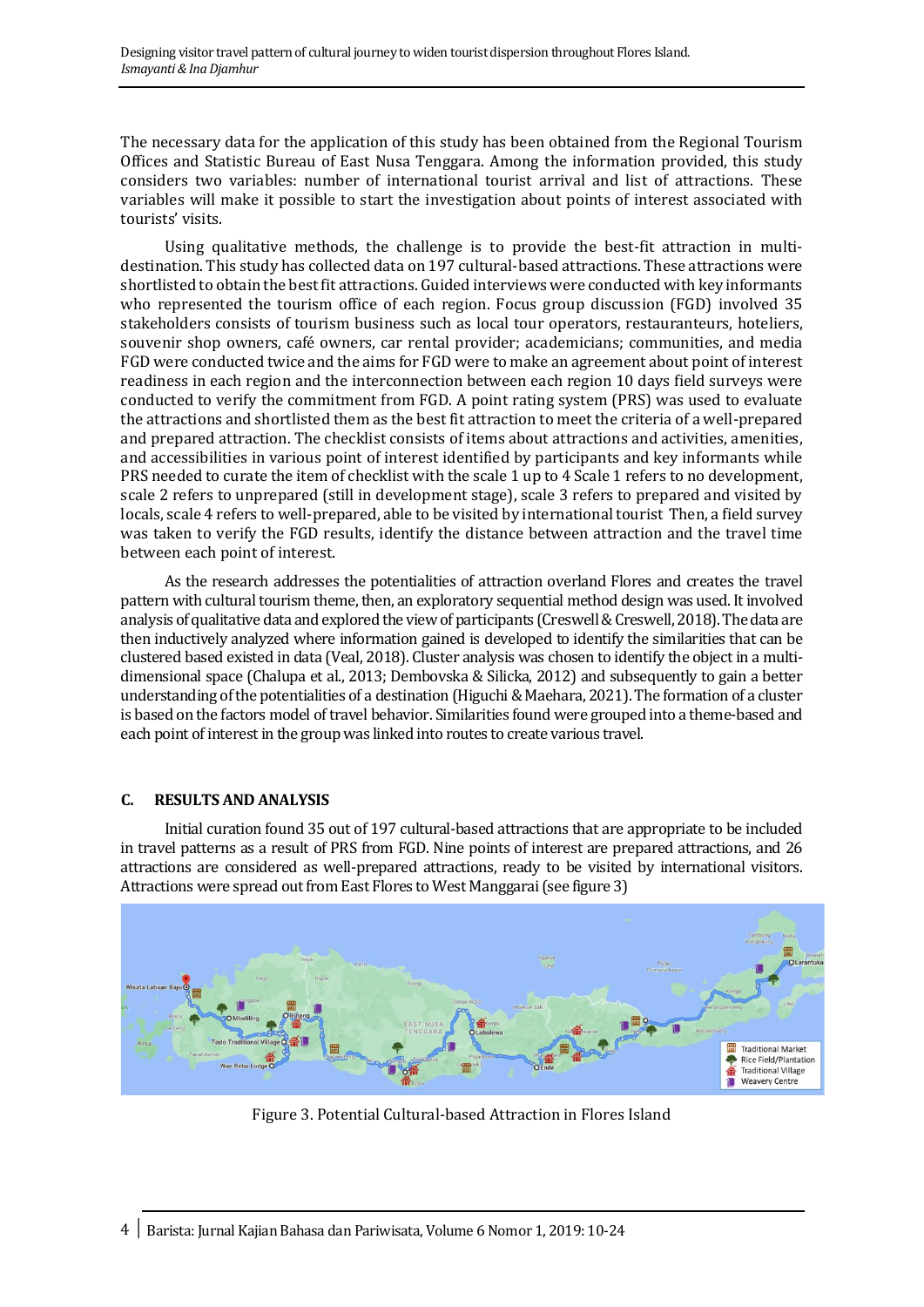The result of FGD indicates that 35 points of interest can be clustered into three themes: (1) weaving, (2) village, and (3) gastronomic (see table 1). Weaving, traditional village, and culinary have been the signature feature of Flores and potential to be the unique selling value of overland Flores to attract visitors.

| <b>Cluster</b> | <b>Region</b>      | <b>Point of Interest</b>             | <b>PRS Result</b> |
|----------------|--------------------|--------------------------------------|-------------------|
| Weaving        | <b>East Flores</b> | Lewokluok Weaving Centre<br>1.       | Prepare           |
|                | East Manggarai     | Rana Tonjong Embroidery Centre<br>2. | Prepare           |
|                | East Manggarai     | Poco Ranaka Embroidery Centre<br>3.  | Prepare           |
|                | Ende               | <b>Weaving Museum</b><br>4.          | Well-prepare      |
|                | Manggarai          | 5.<br>Todo Village                   | Well-prepare      |
|                | Manggarai          | Waerebo Village<br>6.                | Well-prepare      |
|                | Nagekeo            | <b>Boawae Weaving Centre</b><br>7.   | Well-prepare      |
|                | Ngada              | Bena Village<br>8.                   | Well-prepare      |
|                | Sikka              | Watuplabi Village<br>9.              | Well-prepare      |
|                | Sikka              | 10. Lepo Lorun Weaving Centre        | Well-prepare      |
| Village        | Ende               | 1. Wologai Village                   | Well-prepare      |
|                | Ende               | 2. Nggela Village                    | Well-prepare      |
|                | Ende               | 3. Wolotopo Village                  | Well-prepare      |
|                | Ende               | 4. Saga Village                      | Well-prepare      |
|                | Manggarai          | 5. Waerebo Village                   | Well-prepare      |
|                | Manggarai          | 6. Ruteng Pu'u Village               | Well-prepare      |
|                | Manggarai          | 7. Todo Village                      | Well-prepare      |
|                | Nagekeo            | 8. Kawa Village                      | Prepare           |
|                | Ngada              | 9. Gurusina Village                  | Well-prepare      |
|                | Ngada              | 10.Tololela Village                  | Well-prepare      |
|                | Ngada              | 11. Bena Village                     | Well-prepare      |
|                | Ngada              | 12. Belaraghi Village                | Well-prepare      |
| Gastronomic    | <b>East Flores</b> | 1. Kawalelo Sorghum Field            | Well-prepare      |
|                | <b>East Flores</b> | 2. Larantuka Market                  | Well-prepare      |
|                | East Manggarai     | 3. Colol Coffee Plantation           | Prepare           |
|                | East Manggarai     | 4. People Market Rana Loba           | Prepare           |
|                | Ende               | 5. Watuneso Cacao Plantation         | Prepare           |
|                | Ende               | 6. Nduaria Vegetable Market          | Well-prepare      |
|                | Manggarai          | 7. Ruteng Market                     | Well-prepare      |
|                | Manggarai          | 8. Lingko Lodok Rice Field           | Well-prepare      |
|                | Ngada              | 9. Aimere Sopi Distillery            | Well-prepare      |
|                | Sikka              | 10. Maumere Fish Market              | Well-prepare      |
|                | Sikka              | 11.Salt Pond Maumere                 | Prepare           |
|                | West Manggarai     | 12.Sten Lodge                        | Prepare           |
|                | West Manggarai     | 13. Pecan Garden Mbelling            | Well-prepare      |

Table 1. Clustering Cultural Theme Attraction of Overland Flores

As seen in table 1, the weaving cluster consists of ten points of interest, which are: Lewokluok (East Flores), Watublapi and Lepo Lorun (Sikka), Weaving Museum in Ende, Boaware (Nagekeo),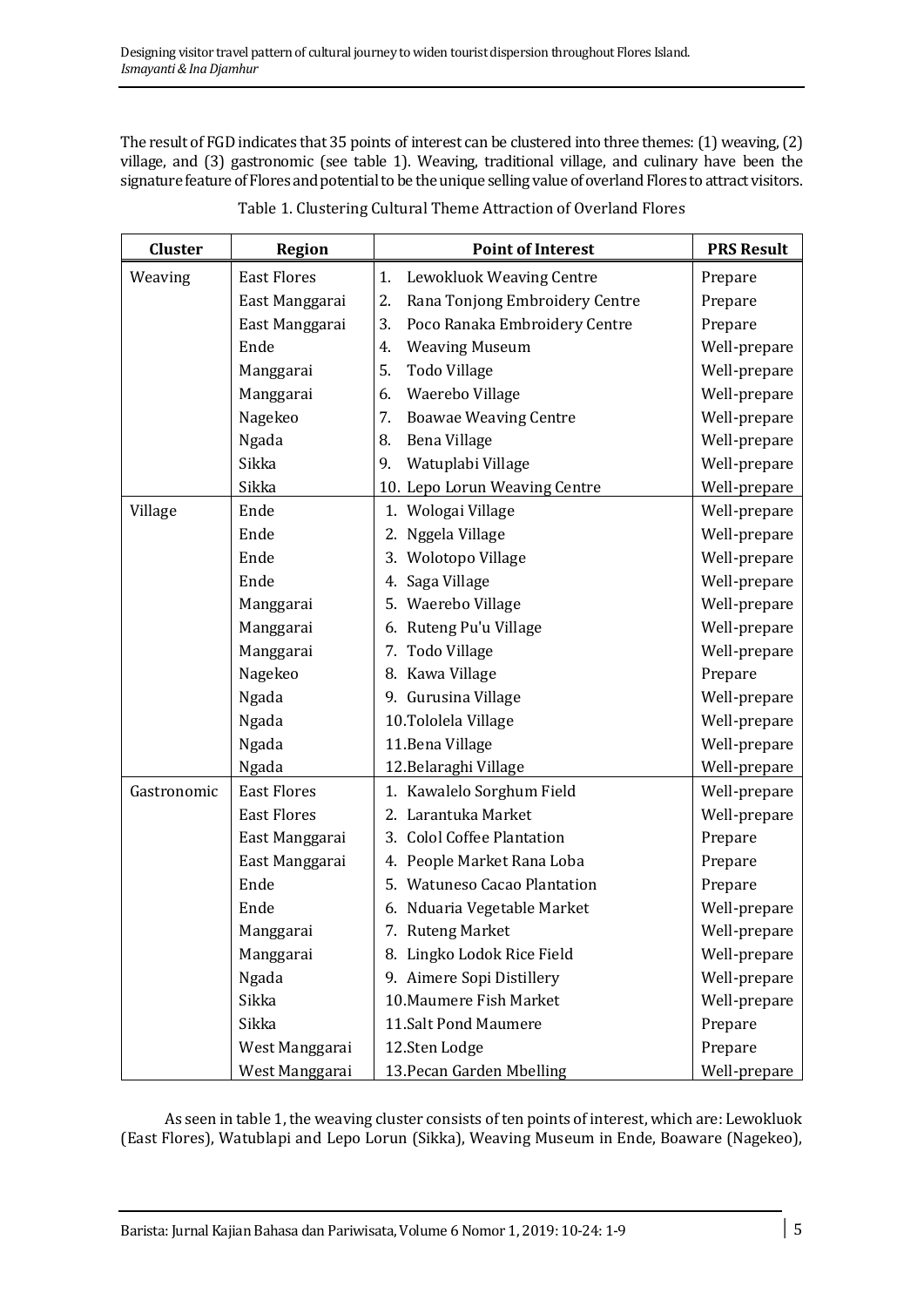Bena (Ngada), Poco Ranaka dan Rana Tonjong Embroidery Centre (East Manggarai), Todo and Waerebo village (Manggarai). Weaving is one of the unique selling values of Flores Island where each village has a distinct waving motives and design with richness masterpiece of value art. The local people on the coast believe the philosophy of their ancestors, that weaving activities to be executed in the coastal area and to be bartered to people who live in a highland area, where their main living is farming.

Traditional Village cluster (see table 1) contains 12 points of interest, these are the most visited Wologai, megalithic village of Nggela, Wolotopo and Saga village (Ende), Kawa traditional village with a savanna landscape (Nagekeo), Bena village - a very well-known of the megalithic village, Gurusina with distinct architectural design, Tololela and Belaraghi (Ngada), Waerebo traditional village, Ruteng Puu Village and Todo Village (Manggarai).

Whereas gastronomic cluster (see table 1) comprises of six traditional markets and seven plantation or rice field or farms, which are Larantuka market and sorghum field (East Flores), salt pond and fish market (Sikka), cacao agriculture, vegetables, and fruits mart (Ende), Maunori Saturday market (Nagekeo), Aimere Sopi distillery (Ngada), Colol coffee plantation (Manggarai), Ruteng market (East Manggarai) Pecan Garden and Lingko spiderweb (West Manggarai).

All three clusters, then, are constructed into patterns. Various patterns from the multidestination model (Lue et al., 1993) are exercised and the en-route and base-camp are the best-fit pattern based on travel time, travel distance, and tourist dispersion. As seen in table 2, the characteristic of en-route involves visiting several attractions which is en-route to and from the main destination, and feature of base-camp is when a tourist stays at primary destination for overnight and connect directly to local attraction (Chancellor, 2012; Kang, 2016; Paulino et al., 2021), then the trip is started from the east part, Larantuka (East Flores) to the main destination in Labuan Bajo (West Manggarai). In additon, FGD results suggests the dispersion of tourist flow, the availability of airports as entry and exit points that best fit with distribution of points of interest as well as surprising element of the traditional culture of Flores, Then, it was summarised that enroute and base-camp are the two models that suitable.

|                                     | En-Route        | Base-Camp       | Regional    | <b>Trip Chaining</b> |
|-------------------------------------|-----------------|-----------------|-------------|----------------------|
| <b>Weaving Route</b>                | 6 Days          | 7 Days          | 7 Days      | 8-9 Days             |
| Traditional<br><b>Village Route</b> | 7 Days          | 9 Days          | $9-10$ Days | 11-12 Days           |
| Gastronomic<br>Route                | 6-7 Days        | 9 Days          | 11 Days     | 12-13 Days           |
| Tourist<br>Dispersion               | <b>Best Fit</b> | <b>Best Fit</b> | Not fit     | Not fit              |

Table 2. Comparison between theme, travel time and travel pattern

Therefore, the travel pattern design on Weaving Route (see figure 4) is started from Larantuka, the east coast part of Flores Island, visit weaving village in Lewokluok, then continue to Sikka region to visit weaving village community in Lepo Lorun and Watublapi Culture and Art village. The next journey is to visit Weaving Museum in Ende region and followed by a visit to Nagekeo to visit the weaving center of Boawae. Bena traditional weaving village is the further next stop in the west part of the island, then embark to Poco Ranaka as well as to traditional village of Todo in East Manggarai. The final journey of weaving travel pattern is to visit Golokarot village in West Manggarai.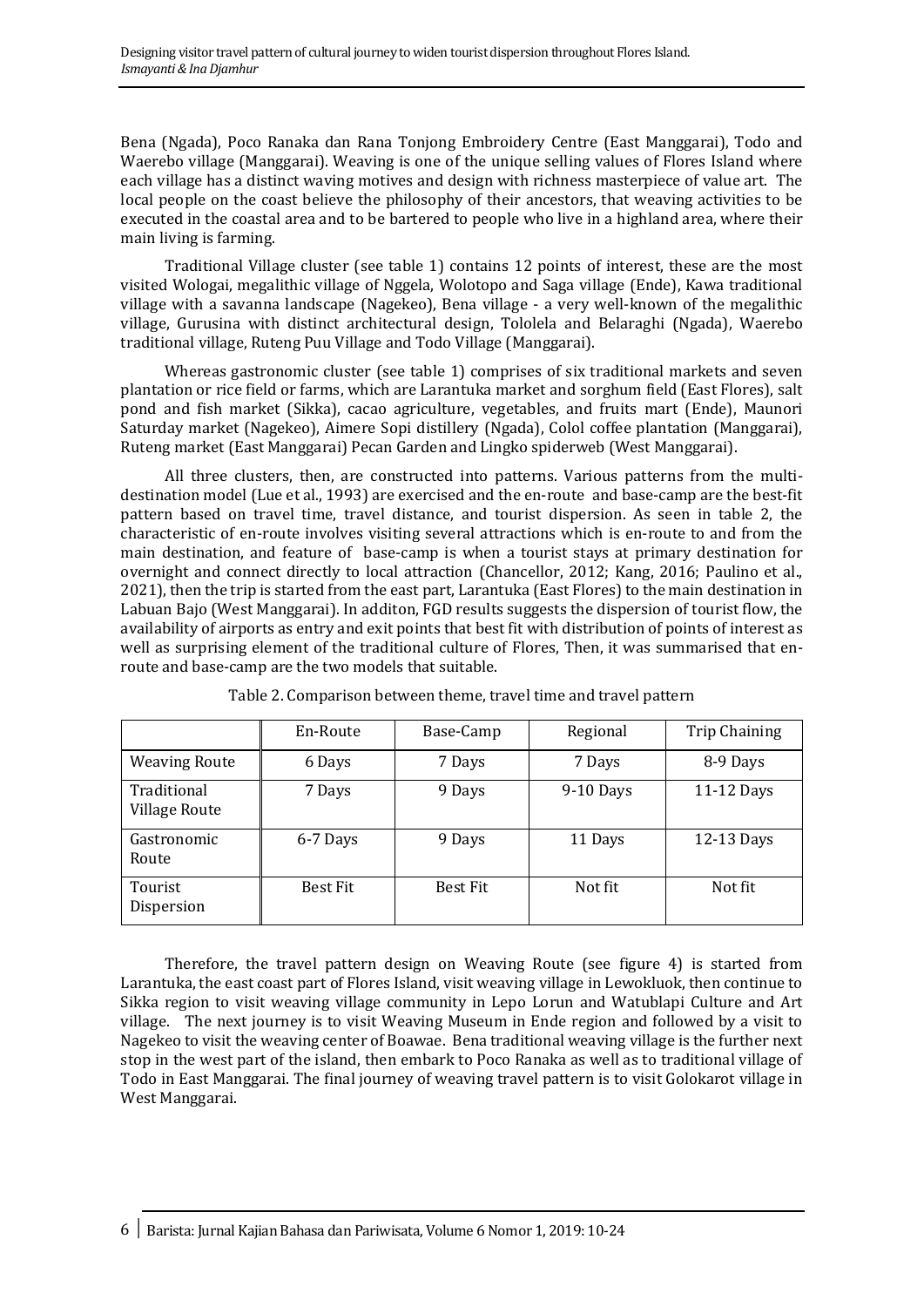

Figure 4. Weaving Tour Route - Cultural Journey of Flores

The pattern of the traditional village (see figure 5) begins from Ende by visiting several villages, from Wologai, Nggela, Saga, Wolotopo, then continue to Nagekeo region to visit Kawa traditional village in Lewolewa. Continuing the journey to Manggarai region, to visit some beautiful traditional villages of Bena, Gurusina, Tololela, Belaraghi and Ruteng Pu'u. The traditional village exploration continues to Todo and Waerebo villages.



Figure 5*.* Traditional Village Travel Pattern - Cultural Journey of Flores

As the land in Flores Island is very rich and fertile, then, gastronomic travel patterns (see figure 6) can be started from Larantuka to experience barter process crops and weaving, then visit sorghum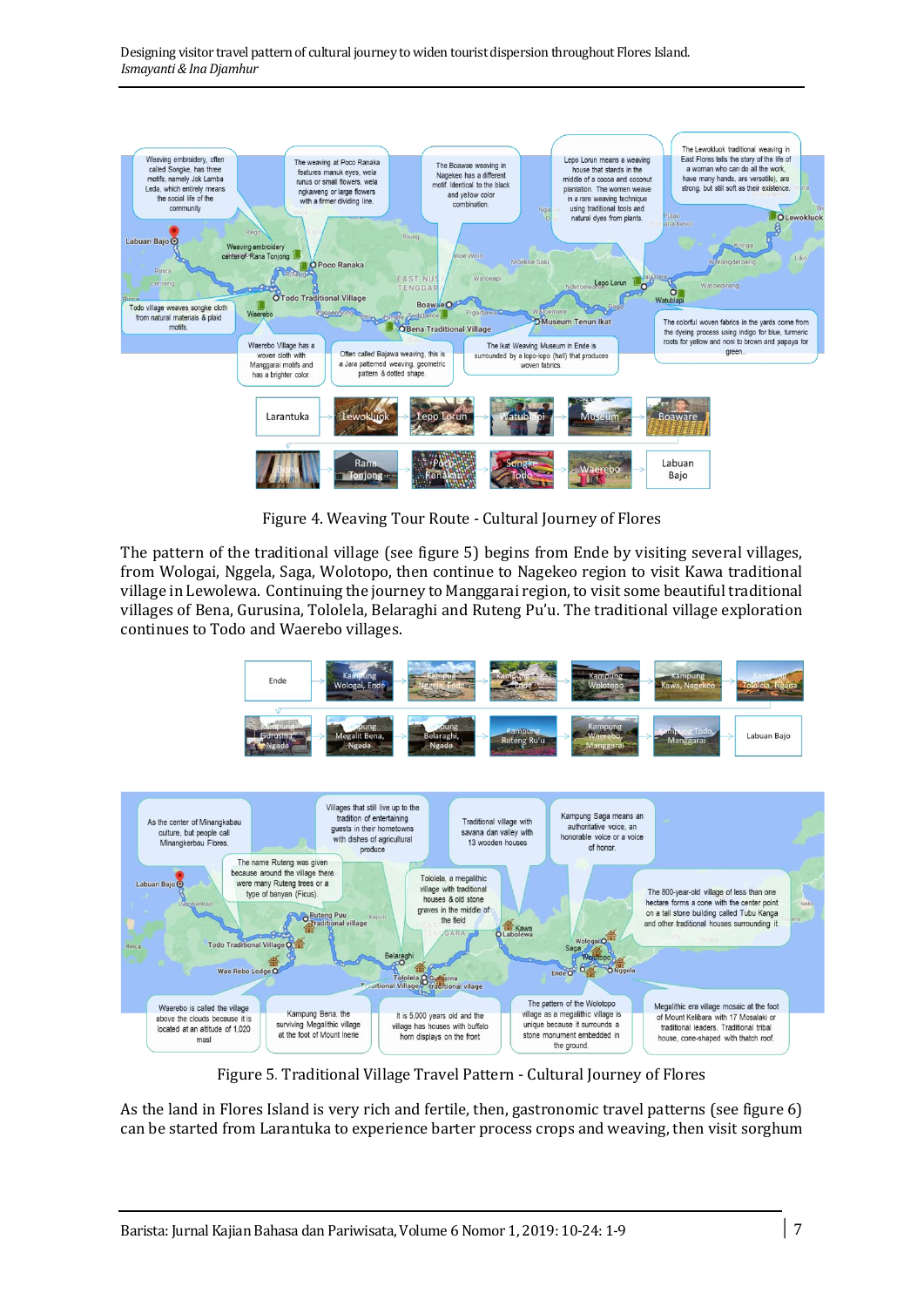agrotourism, salt pond, and fish market in Maumere coastal areas. Next are the regions of cacao, vegetables, and fruits in Watuneso and Waturaka. Later is Nagekeo regions have a unique Saturday Maunori traditional market with a barter transaction concept. One of traditional alcoholic beverage is called Sopi/Moke a fermented lontar fruit can be found, continue to Coffee plantation at Colol village. A unique spider web rice field concept called Lingko can be found in the Manggarai region. Whilst in West Manggarai, candlenut field can be found as well as organic healthy living.



Figure 6. Gastronomic Travel Route - Cultural Journey of Flores

# **D. CONCLUSION**

Primarily, this research aims to investigate the points of interest of overland Flores to enable the mapping of destinations into cluster-based factors of travel behaviors. To do so, an explanatory sequential method was conducted. The result of identification is providing the list of point of interest on each destination regions which are (1) West Manggarai, (2) Manggarai, (3) East Manggarai, (4) Ngada, (5) Nagekeo, (6) Ende, (7) Sikka and (8) East Flores that there is a domination of potential cultural tourism-related activities. The finding shows from initial 196 cultural based attration, only 35 points of interest matched and are ready to be visited as in favored by stakeholders. As multi-destination, travel pattern are constructed on en-route and base-camp pattern. Three theme, then, came as cluster of (1) weaving; (2) traditional village; and (3) gastronomic. Weaving tour routes is consisted of 10 attractions, traditional village is comprised of 12 attractions and gastronomic route is contained of 13 attractions. Activities offered in the weaving route are weaving class, shopping, colorings class, and learning the history of woven design, whereas, in traditional villages, tourists can follow Edu-tour and be in living tradition by staying in a traditional house for a night. In gastronomic travel route, activities offered are traditional agro-culture, home-cooking and dining, culinary festival, and veggie-fruit picking.

Limitations of this research are storytelling reveal on each point of interest and market profile specification due to research time boundaries, thus, it is recommended to do further research on storytelling the untold Flores and market intelligence on a target market.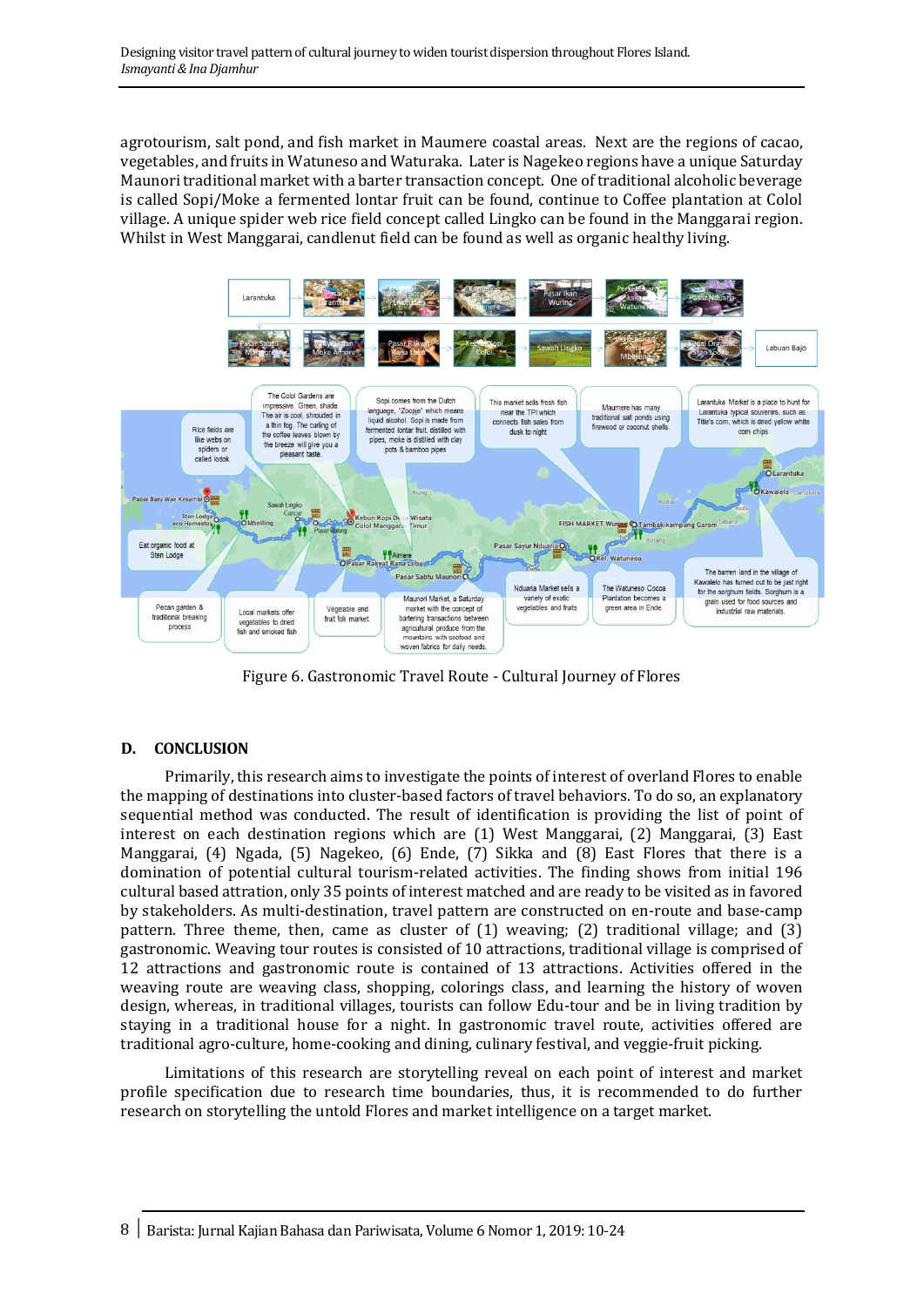The implication of the study for the travel industry is a thematic travel pattern that can be used by tourists as a guide in exploring the island as well as can be managed by tour operators and communities in creating tour activities and packages. Furthermore, the paper will contribute to the practice of travel management and tourism destination development studies.

### **Acknowledgment**

The authors are grateful to the Directorate of Nature, Culture and Manmade Product Development, Ministry of Tourism and Creative Economy RI who gave opportunities to explore overland Flores and allow academic approach in designing travel pattern.

#### **REFERENCES**

#### **Journal Article**

- Bartosiewicz, B., & Pielesiak, I. (2019). Spatial patterns of travel behaviour in Poland. *Travel Behaviour and Society*, *15*(September 2018), 113–122. https://doi.org/10.1016/j.tbs.2019.01.004
- Chalupa, P., Prokop, M., & Rux, J. (2013). Use of Cluster Analysis for Classification of Tourism Potential. *Littera Scripta*, *Demek 1980*, 59–68.
- Chancellor, C. (2012). Applying Travel Pattern Data to Destination Development and Marketing Decisions. *Tourism Planning and Development*, *9*(3), 321–332. https://doi.org/10.1080/21568316.2012.693893
- Dembovska, I., & Silicka, I. (2012). Cluster Approach in the Tourism Business. *Latgale National Economy Research*, *1*(4), 88. https://doi.org/10.17770/lner2012vol1.4.1825
- Flognfeldt, T. (2005). The tourist route system Models of travelling patterns. *Belgeo*, *1*–*2*, 35–58. https://doi.org/10.4000/belgeo.12406
- Higuchi, A., & Maehara, R. (2021). A factor-cluster analysis profile of consumers. *Journal of Business Research*, *123*(September 2020), 70–78. https://doi.org/10.1016/j.jbusres.2020.09.030
- Kang, S. (2016). Associations between space–time constraints and spatial patterns of travels. *Annals of Tourism Research*, *61*, 127–141. https://doi.org/10.1016/j.annals.2016.09.010
- Lew, A., & McKercher, B. (2006). Modeling tourist movements: A local destination analysis. *Annals of Tourism Research*, *33*(2), 403–423. https://doi.org/10.1016/j.annals.2005.12.002
- Li, Z., Zhang, S., Liu, X., Kozak, M., & Wen, J. (2020a). Seeing the invisible hand: Underlying effects of COVID-19 on tourists' behavioral patterns. *Journal of Destination Marketing and Management*, *18*(May), 100502. https://doi.org/10.1016/j.jdmm.2020.100502
- Li, Z., Zhang, S., Liu, X., Kozak, M., & Wen, J. (2020b). Seeing the invisible hand: Underlying effects of COVID-19 on tourists' behavioral patterns. *Journal of Destination Marketing and Management*, *18*(October), 100502. https://doi.org/10.1016/j.jdmm.2020.100502
- Lue, C. C., Crompton, J. L., & Fesenmaier, D. R. (1993). Conceptualization of multi-destination pleasure trips. *Annals of Tourism Research*, *20*(2), 289–301. https://doi.org/10.1016/0160- 7383(93)90056-9
- Mach, L., & Ponting, J. (2021). Annals of Tourism Research Empirical Insights Establishing a pre-COVID-19 baseline for surf tourism : Trip expenditure and attitudes , behaviors and willingness to pay for sustainability. *Annals of Tourism Research Empirical Insights*, *2*(1), 100011. https://doi.org/10.1016/j.annale.2021.100011
- Matiza, T. (2020). Post-COVID-19 crisis travel behaviour: towards mitigating the effects of perceived risk. *Journal of Tourism Futures*, *2012*(April). https://doi.org/10.1108/JTF-04-2020-0063